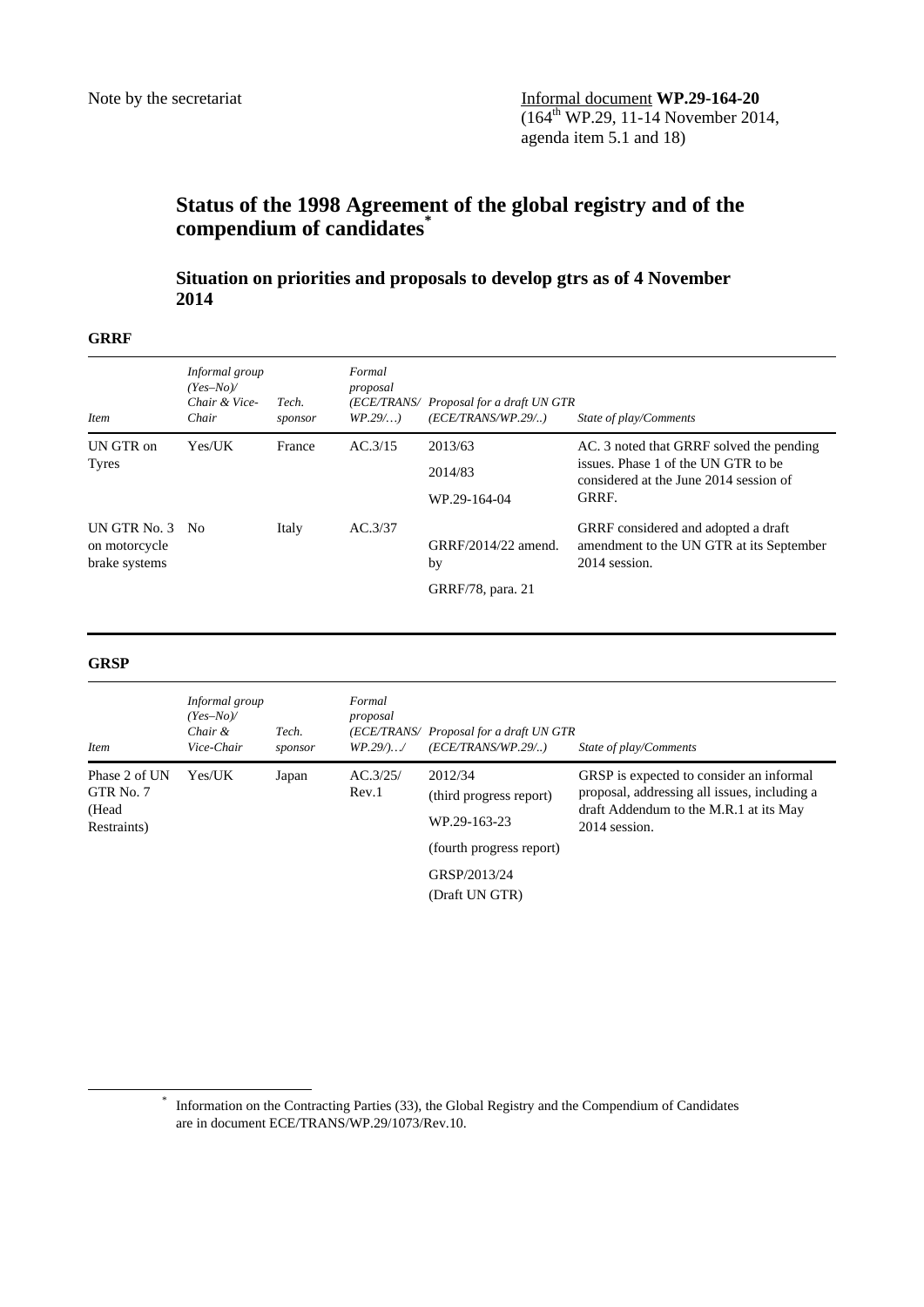| <b>Item</b>                                                                    | Informal group<br>$(Yes-No)$<br>Chair &<br>Vice-Chair | Tech.<br>sponsor               | Formal<br>proposal<br>$WP.29/$ / | (ECE/TRANS/ Proposal for a draft UN GTR<br>(ECE/TRANS/WP.29/)                                                                                                                                                 | State of play/Comments                                                                                                                                                                                                           |
|--------------------------------------------------------------------------------|-------------------------------------------------------|--------------------------------|----------------------------------|---------------------------------------------------------------------------------------------------------------------------------------------------------------------------------------------------------------|----------------------------------------------------------------------------------------------------------------------------------------------------------------------------------------------------------------------------------|
| Phase 2 of UN<br>GTR <sub>No.</sub> 9<br>(Flex-PLI)<br>(Pedestrian)<br>Safety) | Yes/<br>Germany/<br>Japan                             | Germany/<br>Japan              | AC.3/24                          | 2012/58<br>(ToR and 1 <sup>st</sup> progress<br>report)<br>2012/120<br>$(2nd$ progress report)<br>2013/36<br>$(3rd$ progress report)<br>2013/129<br>$(4th$ progress report)<br>GRSP/2014/15<br>(Draft UN GTR) | GRSP will resume discussion<br>at<br>its<br>December 2014 session on IARVs and on<br>the draft UN GTR, including a possible<br>proposal addressing bumper test.                                                                  |
|                                                                                |                                                       |                                |                                  | GRSP/2014/16<br>$(5th$ progress report)                                                                                                                                                                       |                                                                                                                                                                                                                                  |
| Amendment<br>No. $[2]$ to<br>UN GTR No. 9                                      |                                                       | NL                             | AC.3/31                          | GRSP/2014/2<br>GRSP/2014/5                                                                                                                                                                                    | GRSP will consider a revised proposal<br>concerning points of contact of headform<br>impactors at its December 2014 session<br>addressing the Phase 1 and 2 of the UN<br>GTR.                                                    |
| Phase 2 of UN<br>GTR No. 13<br>(HFCV)                                          |                                                       |                                |                                  |                                                                                                                                                                                                               | AC.3 is expected to consider proposal of<br>authorization to develop Phase 2 including<br>a new mandate and ToR at its June 2014<br>session.                                                                                     |
| UN GTR No.<br>14 (PSI)                                                         | Yes/<br>Australia                                     | Australia                      | AC.3/28                          |                                                                                                                                                                                                               | AC.3 is expected to consider a proposal of<br>Addendum 2 to the M.R.1. to incorporate<br>the 50 <sup>th</sup> percentile World SID dummy at its<br>November 2015 session and agreed to move<br>this matter under agenda item 18. |
| UN GTR on<br><b>EVS</b>                                                        | Yes/USA/<br>EU/<br>Japan/<br>China                    | EU/<br>Japan/<br>USA/<br>China | AC.3/32                          | 2012/121<br>(ToR)                                                                                                                                                                                             | AC.3 noted the decision of the IWG to<br>develop the UN GTR in one phase and                                                                                                                                                     |
|                                                                                |                                                       |                                |                                  | 2012/122<br>$(1st$ progress report)                                                                                                                                                                           | extended the mandate of the IWG until<br>December 2015                                                                                                                                                                           |
|                                                                                |                                                       |                                |                                  | WP.29-163-22<br>$(2nd$ progress report)                                                                                                                                                                       |                                                                                                                                                                                                                                  |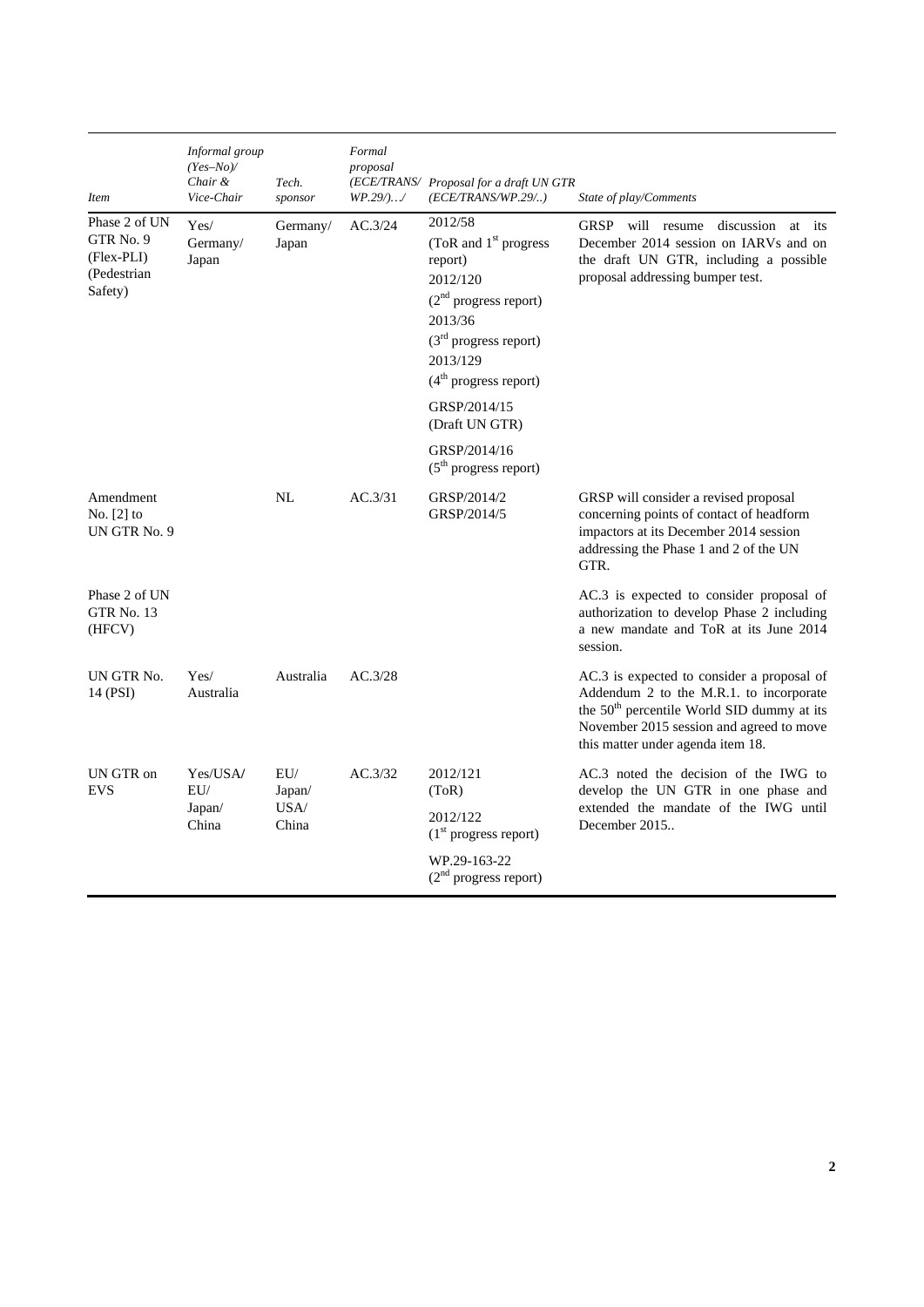| ×<br>v |
|--------|
|--------|

| <i>Item</i>                                             | Informal group<br>$(Yes-No)$<br>Chair & Vice-<br>Chair | Tech.<br>sponsor                  | Formal<br>proposal<br>(ECE/TRANS/ Proposal for a draft UN GTR<br>(ECE/TRANS/WP.29/)<br>$WP.29/$ ) | State of play/Comments                                                                                                                                                                                   |
|---------------------------------------------------------|--------------------------------------------------------|-----------------------------------|---------------------------------------------------------------------------------------------------|----------------------------------------------------------------------------------------------------------------------------------------------------------------------------------------------------------|
| Amend, 4 to<br>UN GTR No. 2<br>(WMTC)                   | Yes/EC<br>(EPPR)                                       | EU                                | AC.3/36<br>(based on<br>2013/127)                                                                 | AC: 3 agreed to discuss whether the IWG<br>should work on on-board diagnostic (OBD)<br>requirements to be included in another UN<br>GTR than UN GTR No. 5 at its March<br>2015 session.                  |
| Amend. 3 to<br>UN GTR No. 4<br>(WHDC)                   | Yes/EC<br>(HDH)                                        | EU/<br>Japan                      | AC.3/29<br>AC.3/38                                                                                | GRPE finalized the draft Amend. 3 to<br>UN GTR No. 4 at its June 2014 session.<br>AC.3 is expected to consider the draft GTR at<br>its November 2014 session. AC.3<br>reconfirmed the mandate extension. |
| Amend. 1 to<br>UN GTR No.<br>15<br>(WLTP)               | Yes/Germa<br>ny<br>(WLTP)                              | EUI/<br>Japan                     | /2014/30<br>AC.3/39                                                                               | AC.3 noted the progress made by the<br>IWG on the Phase 1b and expected to<br>consider a proposal for Amend. 1 to UN<br>GTR No. 15 in June 2016.                                                         |
| Electric<br>vehicles and<br>the<br>environment<br>(EVE) | Yes/USA/<br>China/<br>Japan                            | Canada/<br>China/EU/<br>Japan/USA | AC.3/32<br>WP.29-<br>163-13                                                                       | AC.3 agreed to resume consideration in<br>November 2014 of the extension of the<br>mandate to develop new UN GTRs on<br>electric vehicles.                                                               |

## **GRB**

| <i>Item</i>                                      | Informal group<br>$(Yes-No)$<br>Chair & Vice-<br>Chair | Tech.<br>sponsor        | Formal<br>proposal<br>(ECE/TRANS/ Proposal for a draft UN GTR<br>(ECE/TRANS/WP.29/)<br>$WP.29/$ )/ | State of play/Comments                                                                                                                               |
|--------------------------------------------------|--------------------------------------------------------|-------------------------|----------------------------------------------------------------------------------------------------|------------------------------------------------------------------------------------------------------------------------------------------------------|
| <b>Ouiet Road</b><br><b>Transport</b><br>Vehicle | Yes/USA/<br>Japan                                      | EU/Japan/<br><b>USA</b> | AC.3/33<br>(Including)<br>ToR)                                                                     | The IWG is considering the draft UN GTR<br>with an extended mandate until November<br>2015. GRB is revised the ToR at its<br>September 2014 session. |